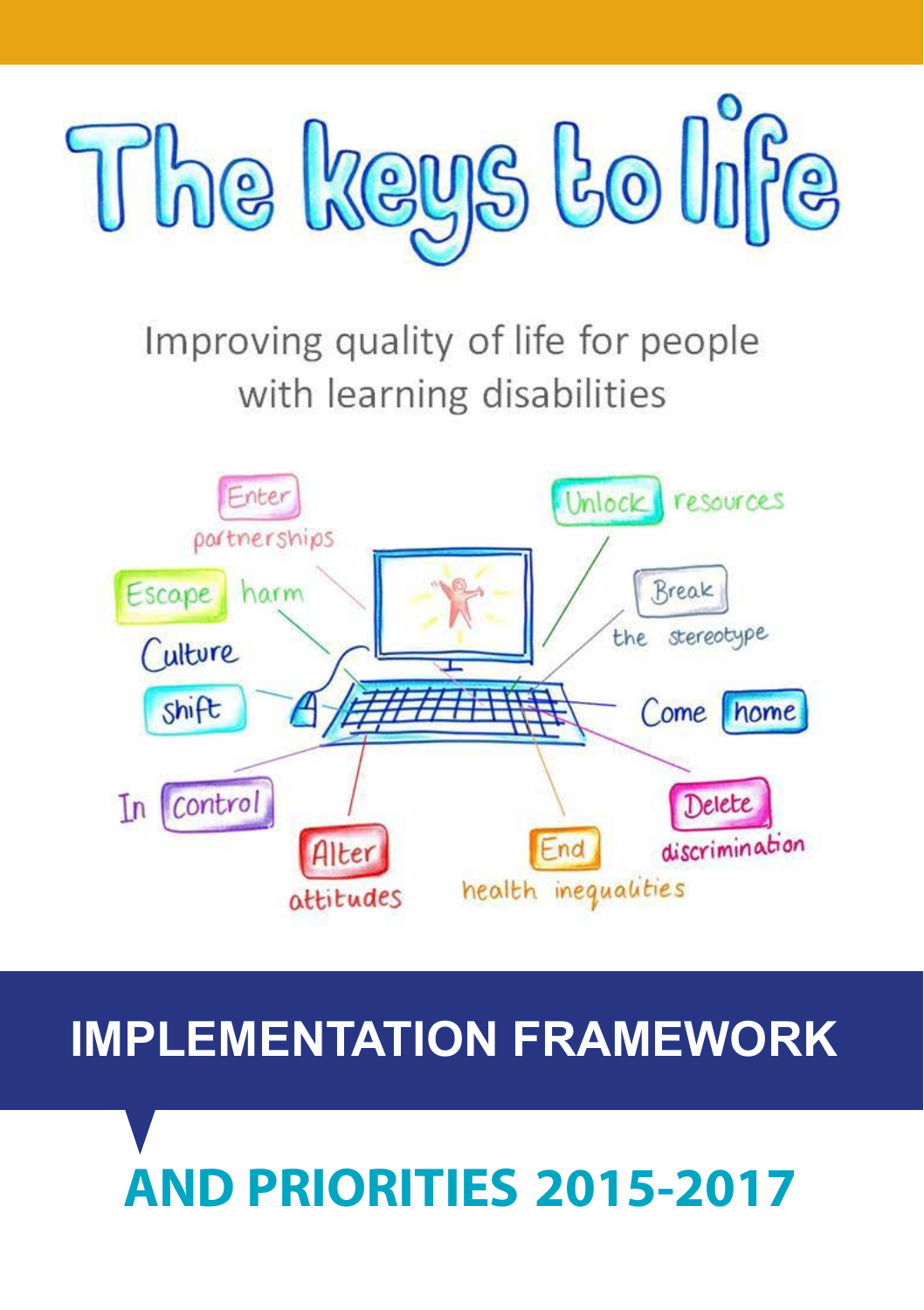

**People with learning disabilities, their families and carers have the right to be valued as individuals and lead fulfilling lives. They have the right to contribute to Scotland's economy, access and participate in their communities and benefit from a fair and inclusive society.** 

This document outlines the implementation framework for delivering The Keys to Life ~ Scotland's Learning Disability Strategy. It sets out our vision, expected outcomes and highlights key themes to focus delivery during 2015/17. This approach has been welcomed by key stakeholders, including COSLA.

It reflects the **key messages** we have had from people with learning disabilities about what is most important to them in implementing The Keys to Life recommendations.

The Keys to Life vision recognises that people and communities make change happen. I believe that by focusing our efforts on the strengths and assets of individuals, putting individuals at the heart of what we do and working collaboratively we will see real transformative change.



This framework and plan will help us achieve that together.

**Jamie Hepburn** *Minister for Sport, Health Improvement and Mental Health*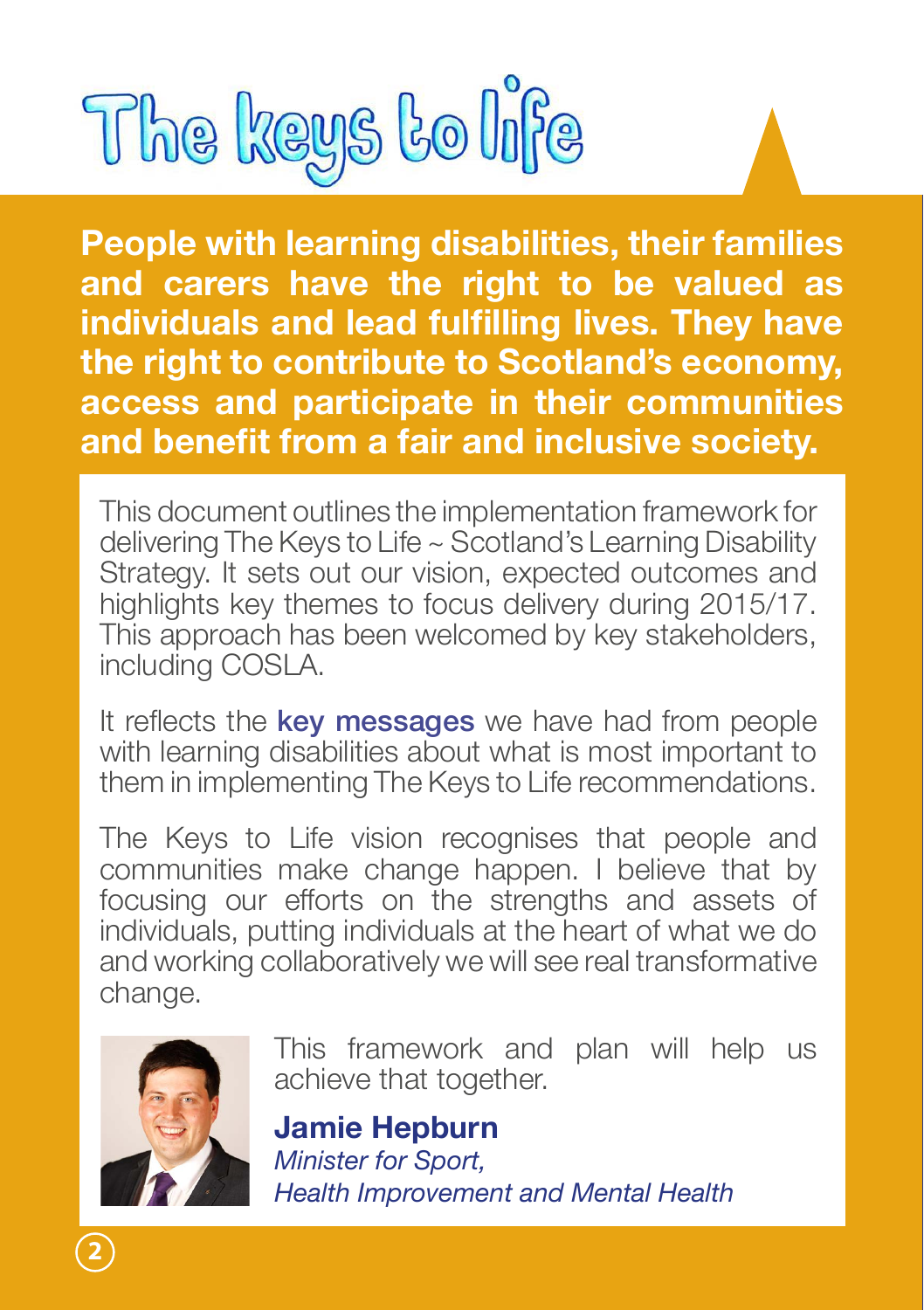

*"Learning disability shouldn't come into it, everyone should be accepted for who they are"*

**Member of The Keys to Life national group**

**The Voice of People with Learning Disabilities**

**The Keys to Life strategy highlights the key things that people with Learning Disabilities have told us are important to having a good life.**

Significant progress has been made since publication of the strategy in 2013. The voices of people with learning disabilities are being heard and remain at the heart of the strategy's implementation. People with learning disabilities are equal partners in the successful implementation of the strategy. By valuing the strengths of individuals and communities we will succeed in implementing real and lasting transformative change.

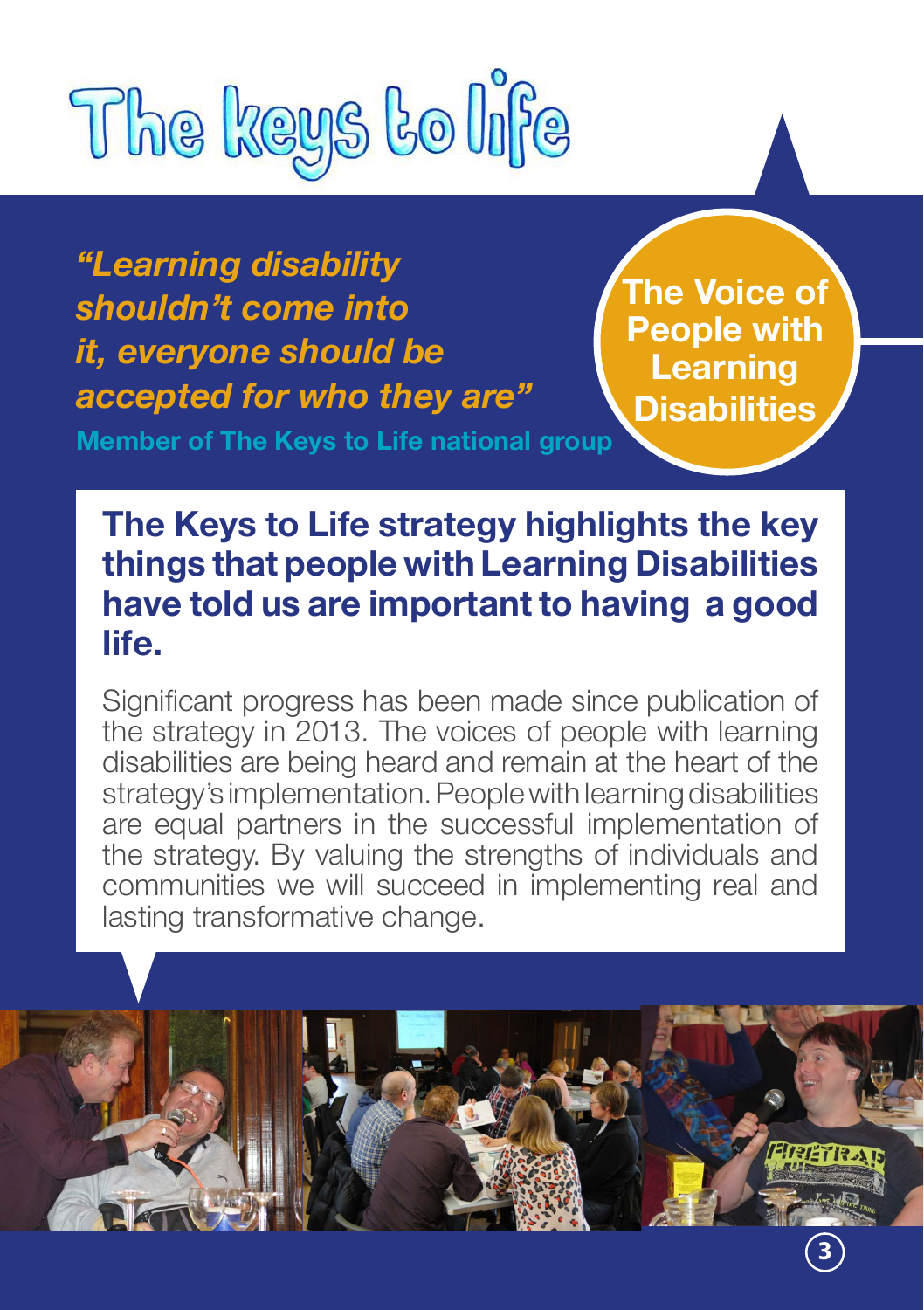



**Our Vision for people with learning disabilities is rooted in the Scottish Government's ambition for all citizens.**

This framework recognises the value of building on the assets of individuals and communities. It acknowledges the mutual benefits to be gained from connecting their contribution to Scotland's economy and society.

Creating the right conditions is key to ensuring change. Our plans are based on what we know about the experiences of people with learning disabilities. This is the first step to strengthening collaboration, building coalitions and ensuring that the necessary data is available to drive a programme of sustainable change.

Our vision is that all citizens of Scotland who have learning disabilities live longer, healthier lives; are supported to **Participate** fully in all aspects of society; **Prosper** as individuals and are valued contributors to a **Fair** and equal Scotland.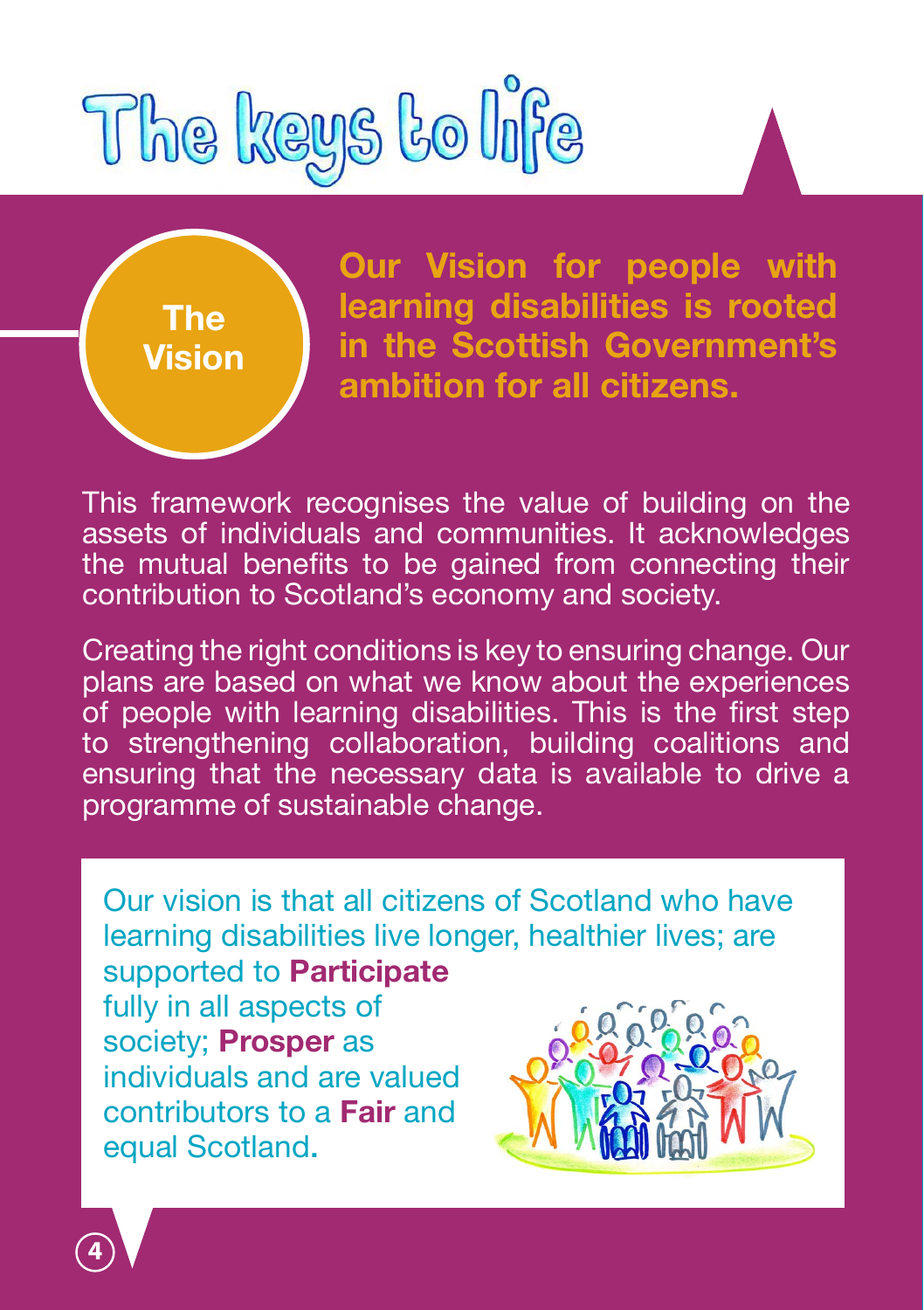# The keys to life

**The implementation framework has four strategic outcomes. These outcomes relate to the United Nations Convention on the Rights of People with Disabilities. Our delivery plans will be designed to help us achieve these outcomes. Strategic Outcomes**



disabilities enjoy the highest attainable standard of living, health and family life.

A Healthy Life: People with learning

**Choice and Control:** People with learning disabilities are treated with disabilities are dignity and respect, and protected from neglect, exploitation and abuse.



**Independence:** People with learning disabilities are able to live independently in the community with equal access to all aspects of society.



**Active Citizenship:** People with learning disabilities are able to participate in all aspects of community and society.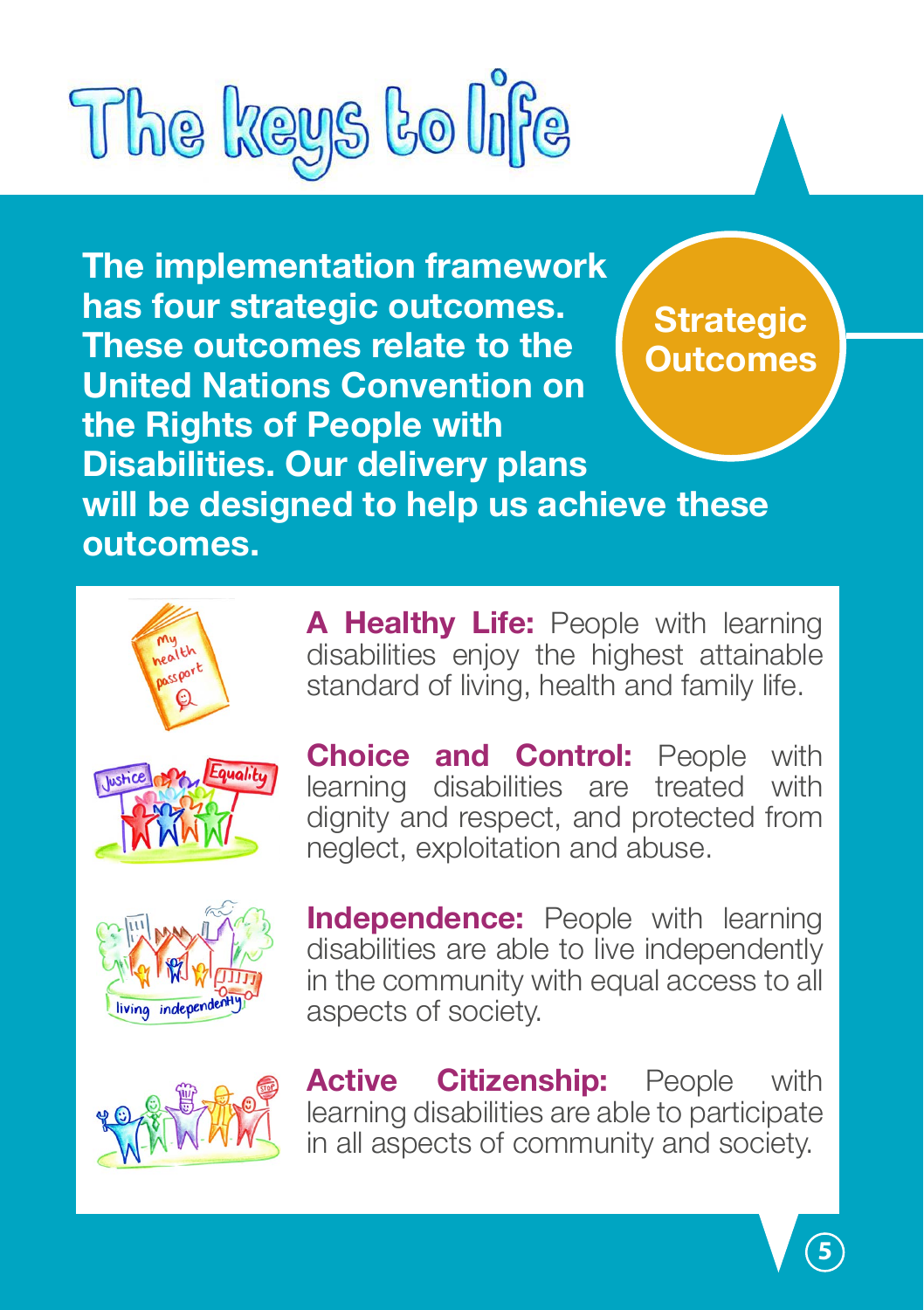# The keys to life



**During the first two years of the strategy's life a lot of work has already been happening. There is a lot more to do.** 

The implementation framework will help us involve the whole of the Scottish Government to deliver change.

The framework also includes a commitment to use human rights based methods to delivery including the **PANEL** principles and the **FAIR** approach.

The **PANEL** principles are:

- **· P**articipation
- **· A**ccountability
- **· N**on-discrimination and equality
- **· E**mpowerment and
- **· L**egality



The **FAIR** approach has four basic steps:

- **·** Understand the **F**ACTS
- **ANALYSE the rights**
- **· I**DENTIFY responsibilities
- **· R**EVIEW actions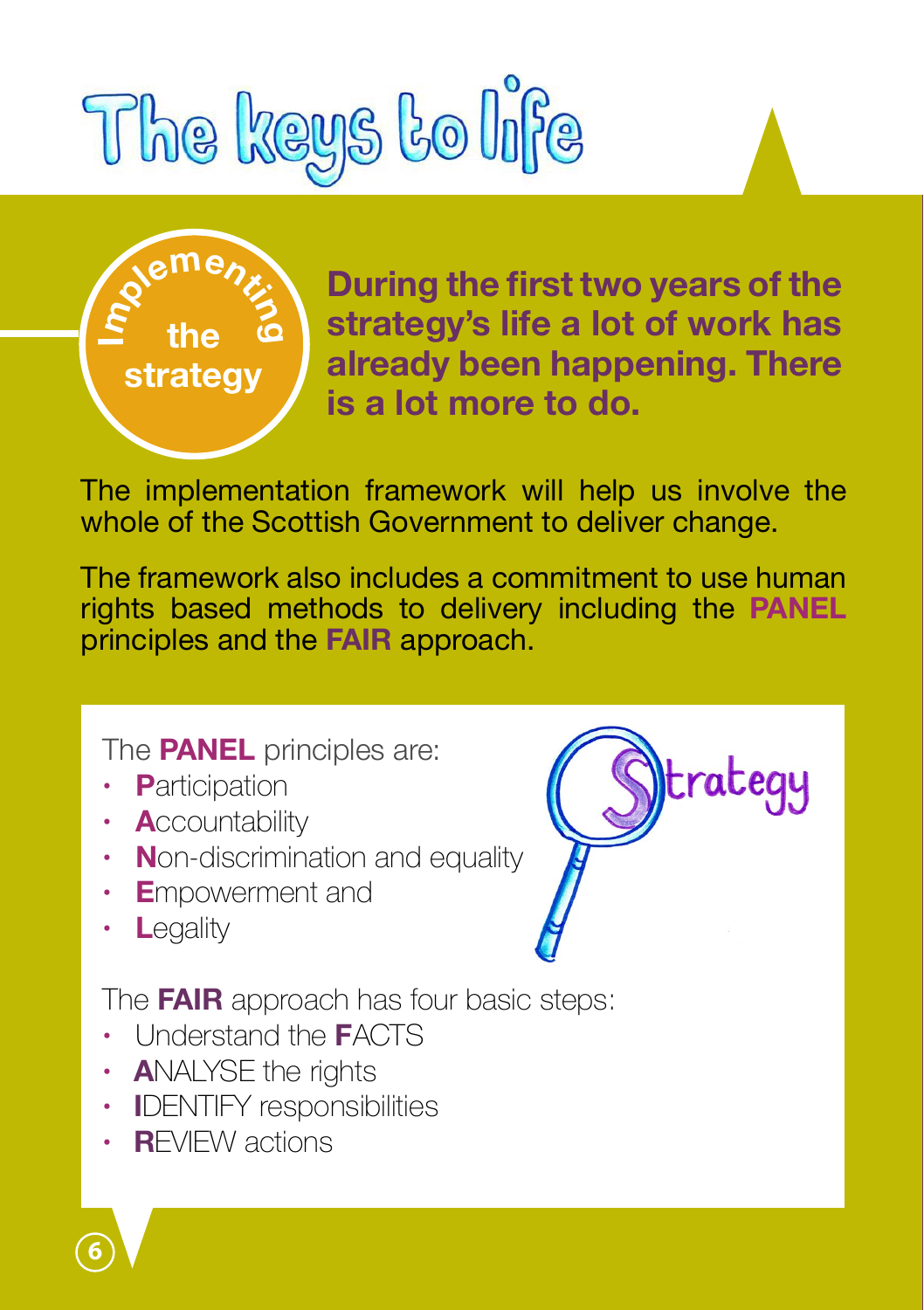

**Transformative change will depend on engaged stakeholders and partners sharing good practice and working together. Individuals and communities have diverse** 



**experiences and different needs that require a knowledgeable, skilled and motivated workforce.**

#### **Policy teams across the Scottish Government**

The Learning Disabilities policy team is responsible for co-ordinating the delivery of the strategy. It will work in partnership with a wide range of other policy teams across Government to ensure successful delivery.

#### **Strategic partners and delivery partners**

Key strategic partners who will help with delivery include the

Scottish Consortium for Learning Disability (SCLD) and the Scottish Learning Disabilities Observatory (SLDO). Delivery partners will include integrated joint<br>boards, health boards, boards, health boards, local authorities and third sector organisations who<br>work with people with work with people learning disabilities.

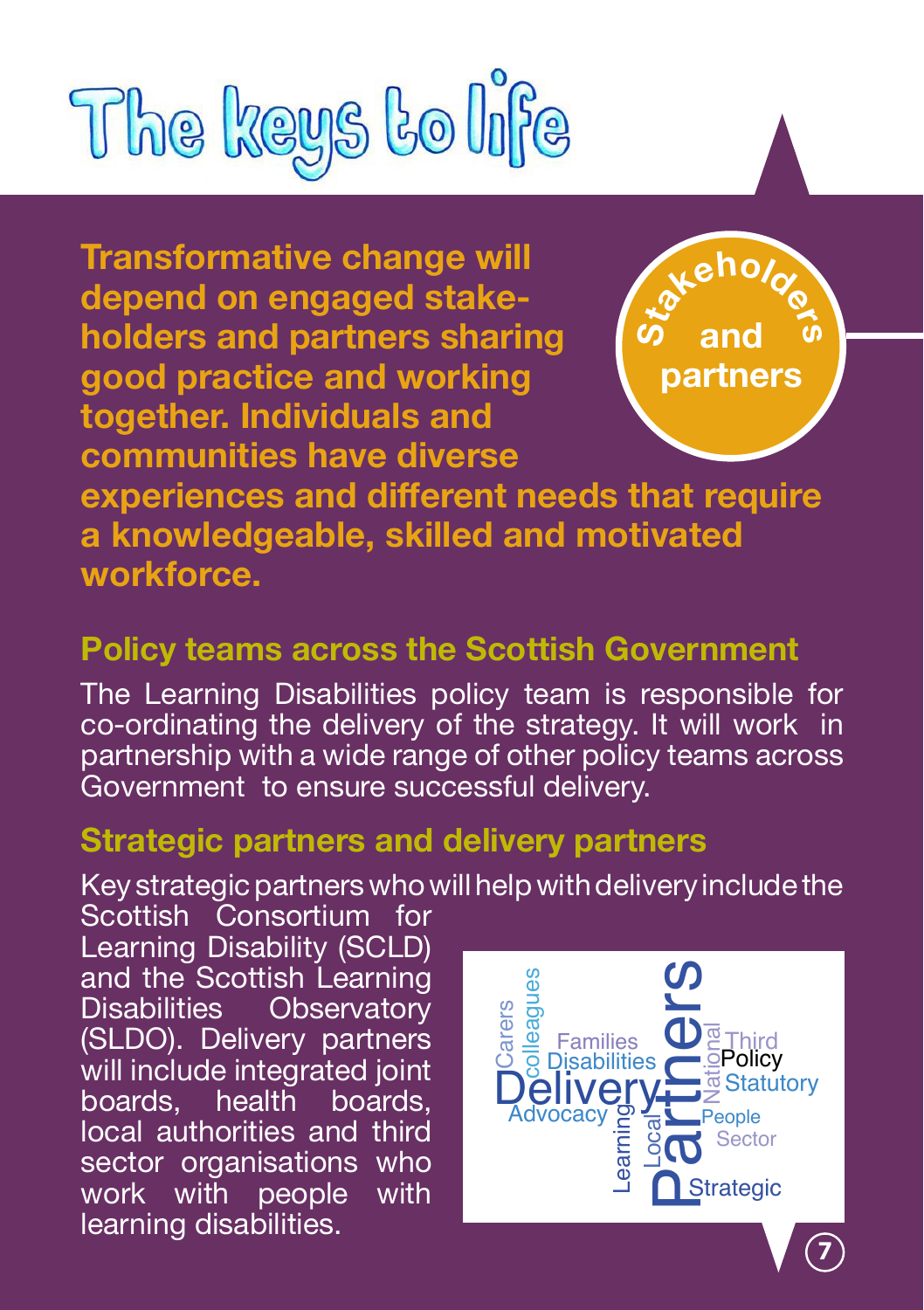

## **Priorities**

### **2015-2017 Strategic Outcome 1**

mu nealth **Dassport** 

#### **A Healthy Life:**

People with learning disabilities enjoy the highest attainable standard of living, health and family life.

**Reducing the stark health inequalities people with learning disabilities face is a key priority within the strategy. Without good health, people with learning disabilities are unable to contribute to or participate in their communities.**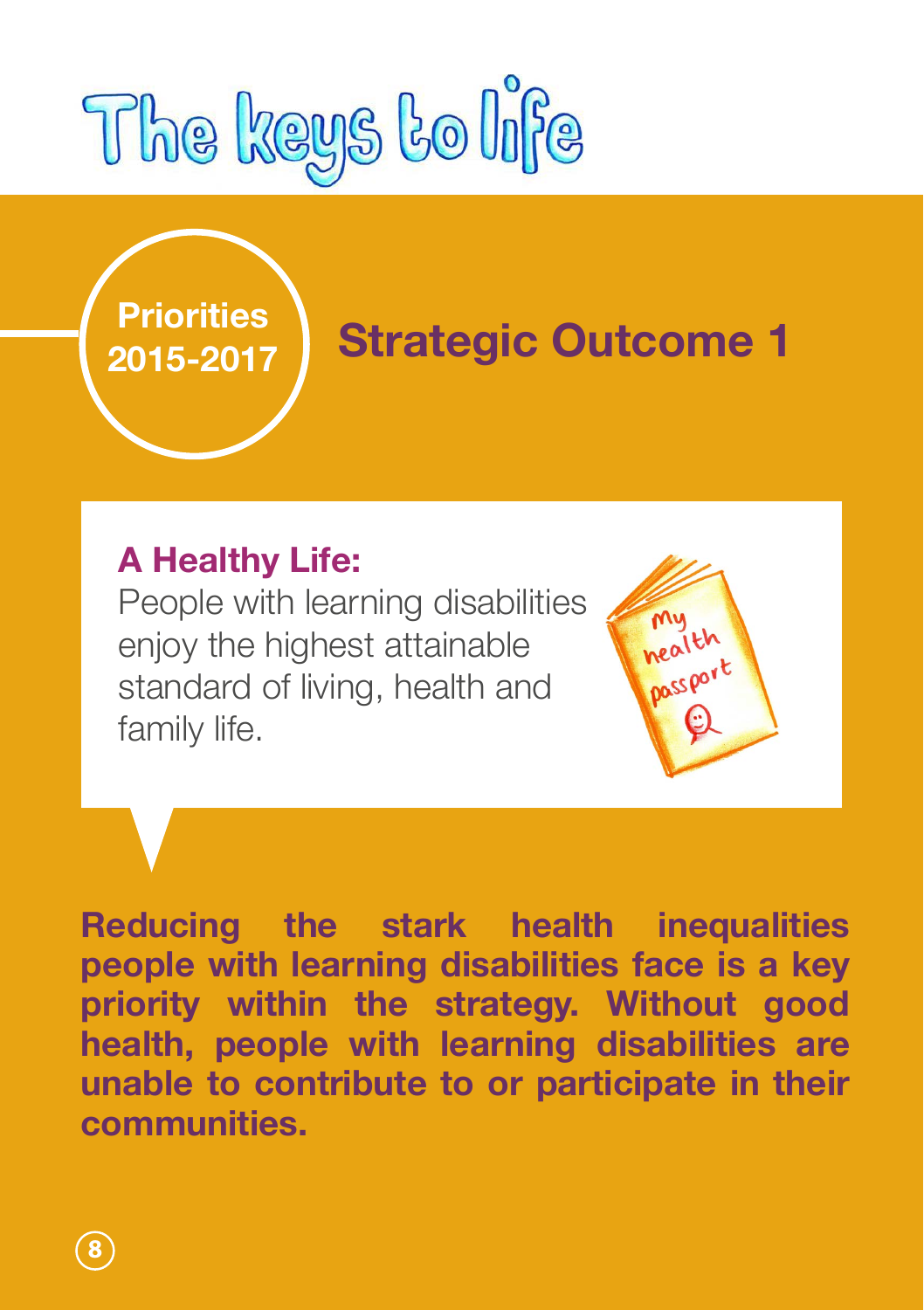- **·** Invested in the creation of the Scottish Learning Disabilities Observatory at the University of Glasgow
- **·** Funded a wide variety of health improvement activity, including projects in physical activity, oral health, healthy eating and palliative care
- **·** In partnership with the Scottish Consortium for Learning Disabilities developed the revised Scottish Good Practice Guidelines for Supporting Parents with a Learning Disability
- **·** Commissioned ENABLE (Scotland) to develop emergency planning for carers

#### **What we will do next:**

- **·** Take steps to ensure that people with learning disabilities are visible in routinely collected health and social care data
- **·** Complete a data linkage pilot partnership with SCLD, SLDO and NHS National Services Scotland
- **·** Further support the development of effective physical activity interventions
- **·** Develop effective interventions for parents who have learning disabilities
- **·** Work in partnership with policy and strategic partners to implement the palliative care pathway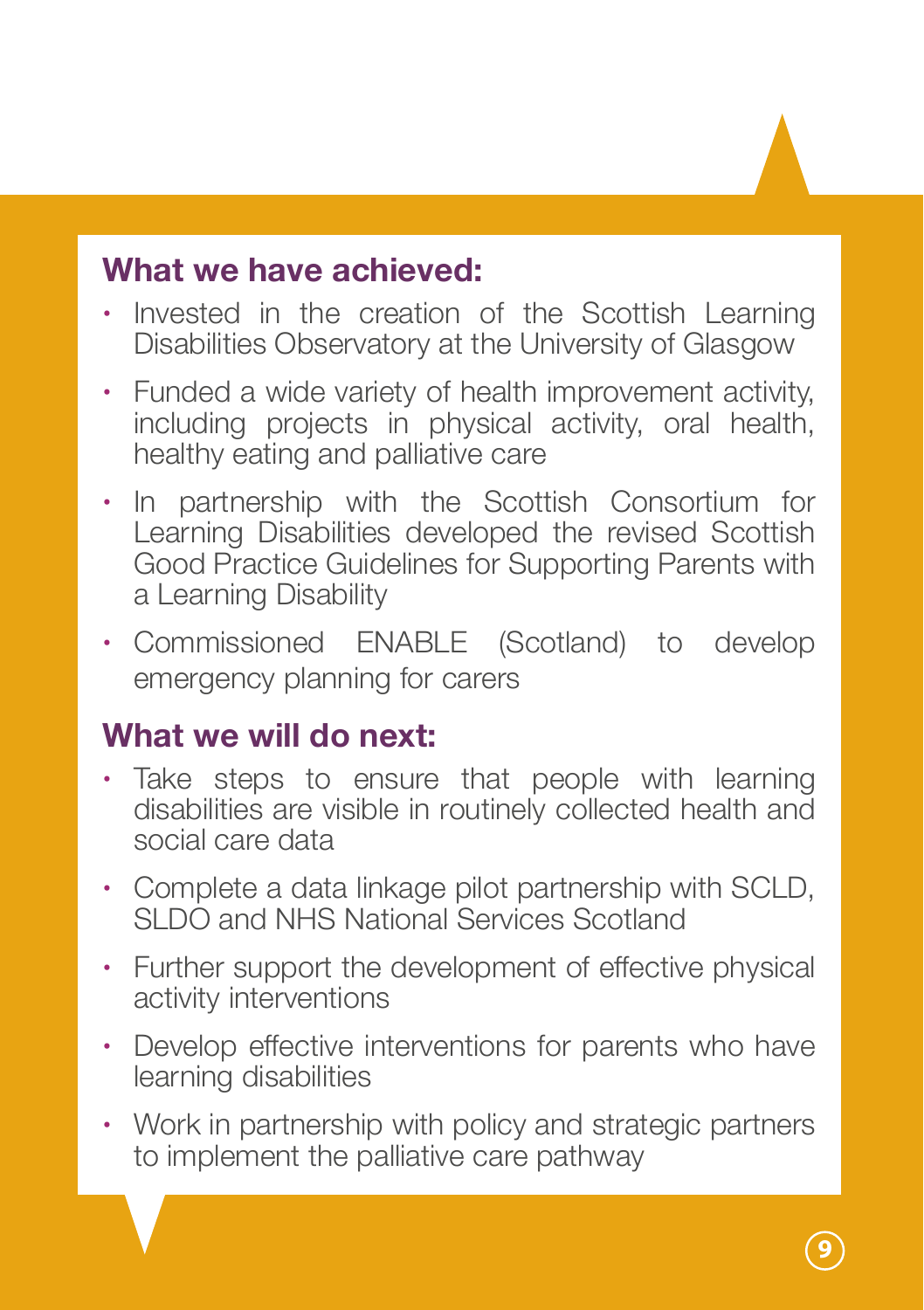

## **Priorities**

## **2015-2017 Strategic Outcome 2**

Equality

#### **Choice and Control:**

People with learning disabilities are treated with dignity **Iustic** and respect, and protected from neglect, exploitation and abuse.

**Research has shown that people with disabilities are almost twice as likely to be victims of violence as non-disabled adults<sup>1</sup> . People with learning disabilities are also far more likely to experience Hate Crime<sup>2</sup> . Every person with learning disabilities has a right to respect for his or her physical and mental integrity on an equal basis with others<sup>3</sup> .**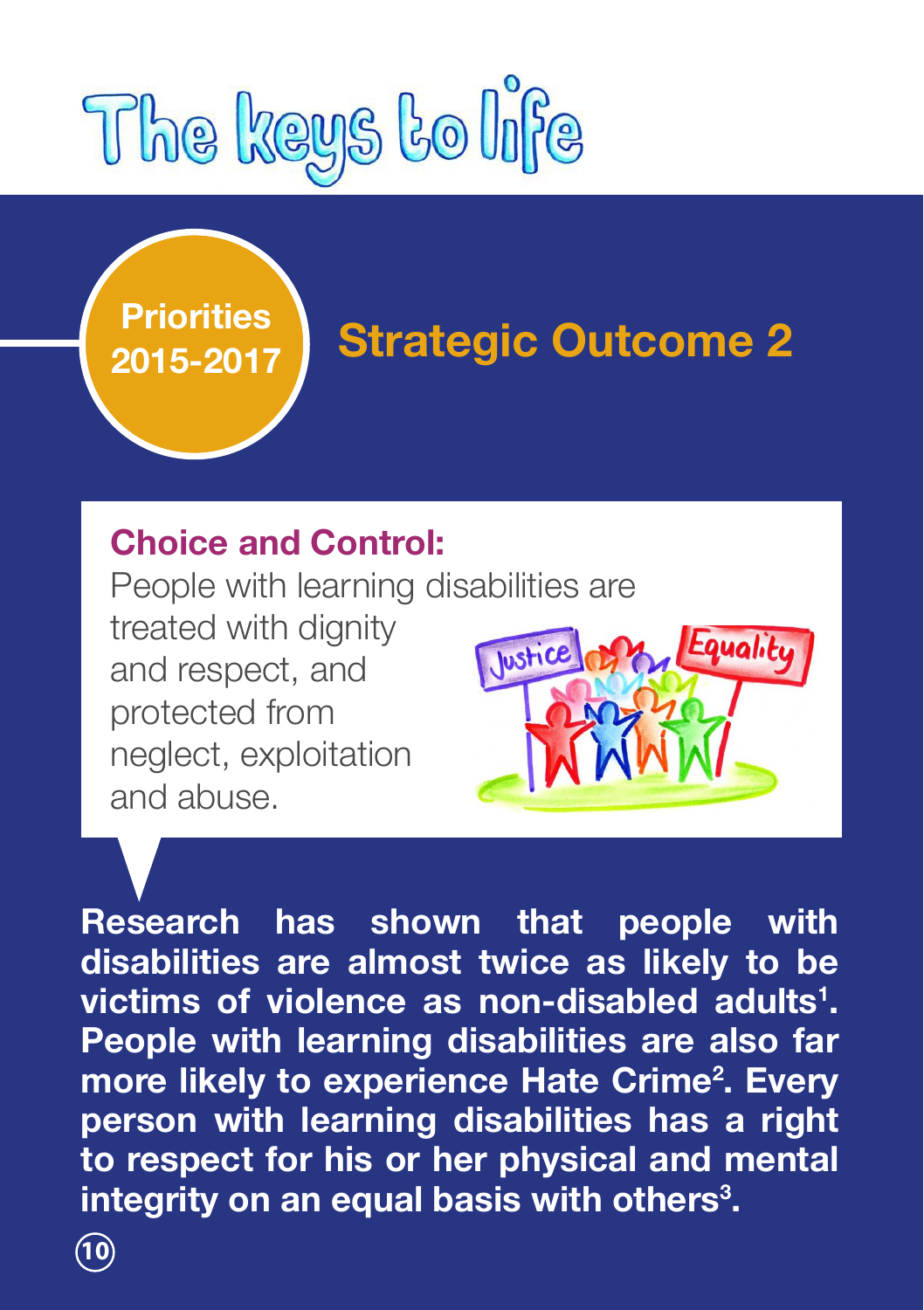- **·** Supported a variety of projects to investigate Hate Crime experienced by adults with learning disabilities
- **·** Commissioned the development of resources to tackle bullying in schools experienced by young people who have learning disabilities

#### **What we will do next:**

- **·** Develop effective interventions to tackle Hate Crime
- **·** In partnership with policy colleagues identify solutions to ensure people with learning disabilities are visible in Hate Crime data
- **·** Invest in further development of resources to tackle bullying
- **·** Work with strategic partners to ensure scrutiny of our health, social and third sector services
- **·** Work in partnership with advocacy partners to ensure the voice of people with learning disabilities is heard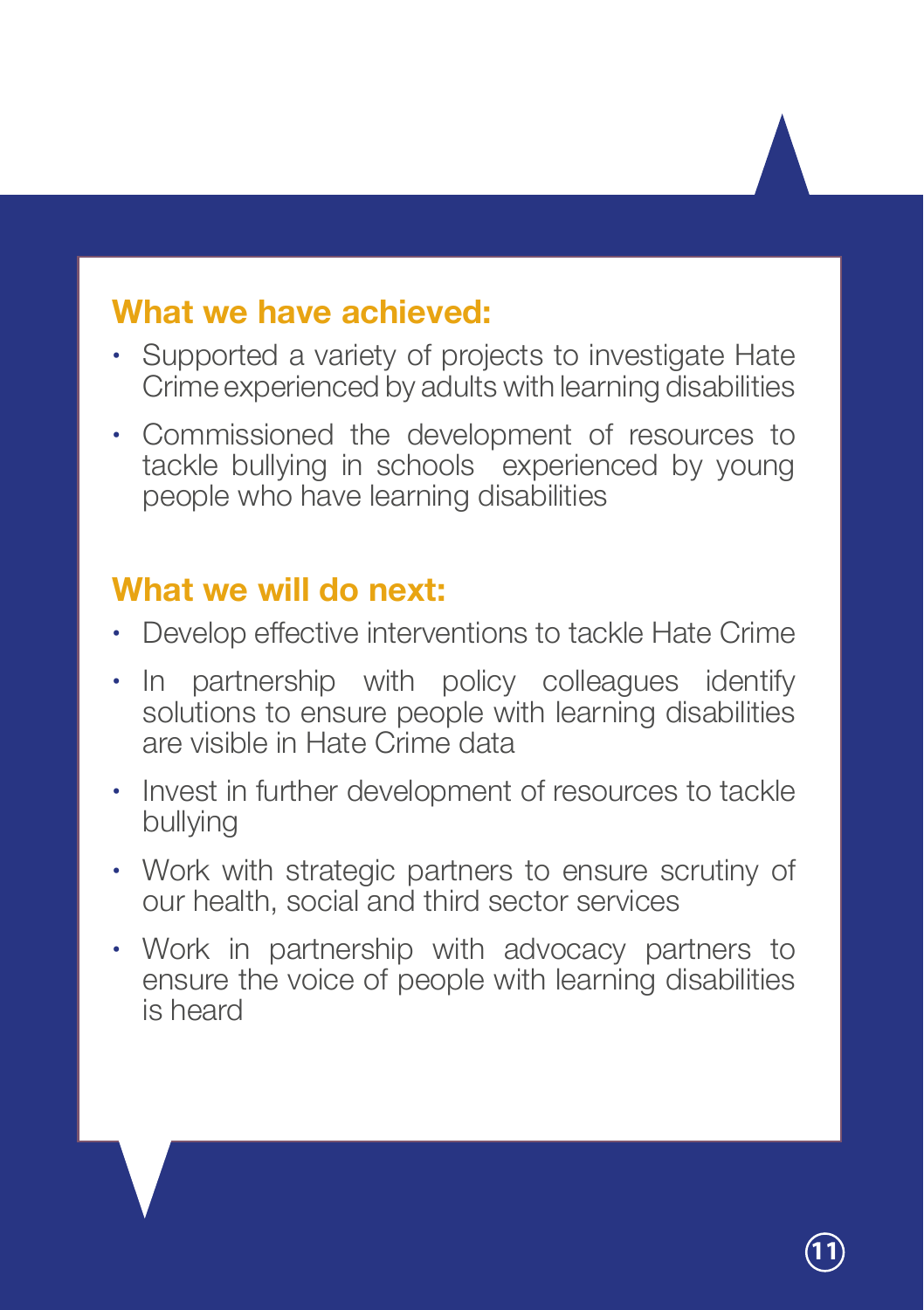

## **Priorities**

### **2015-2017 Strategic Outcome 3**

#### **Independence:**

People with learning disabilities are able to live independently in the community with equal access to all aspects of society. living independe

**People with learning disabilities experience barriers accessing community facilities. These can be physical barriers and/or attitudinal barriers. Having the right support, accessible information and transport and a knowledgeable workforce to deliver services are important aspects of an independent life.**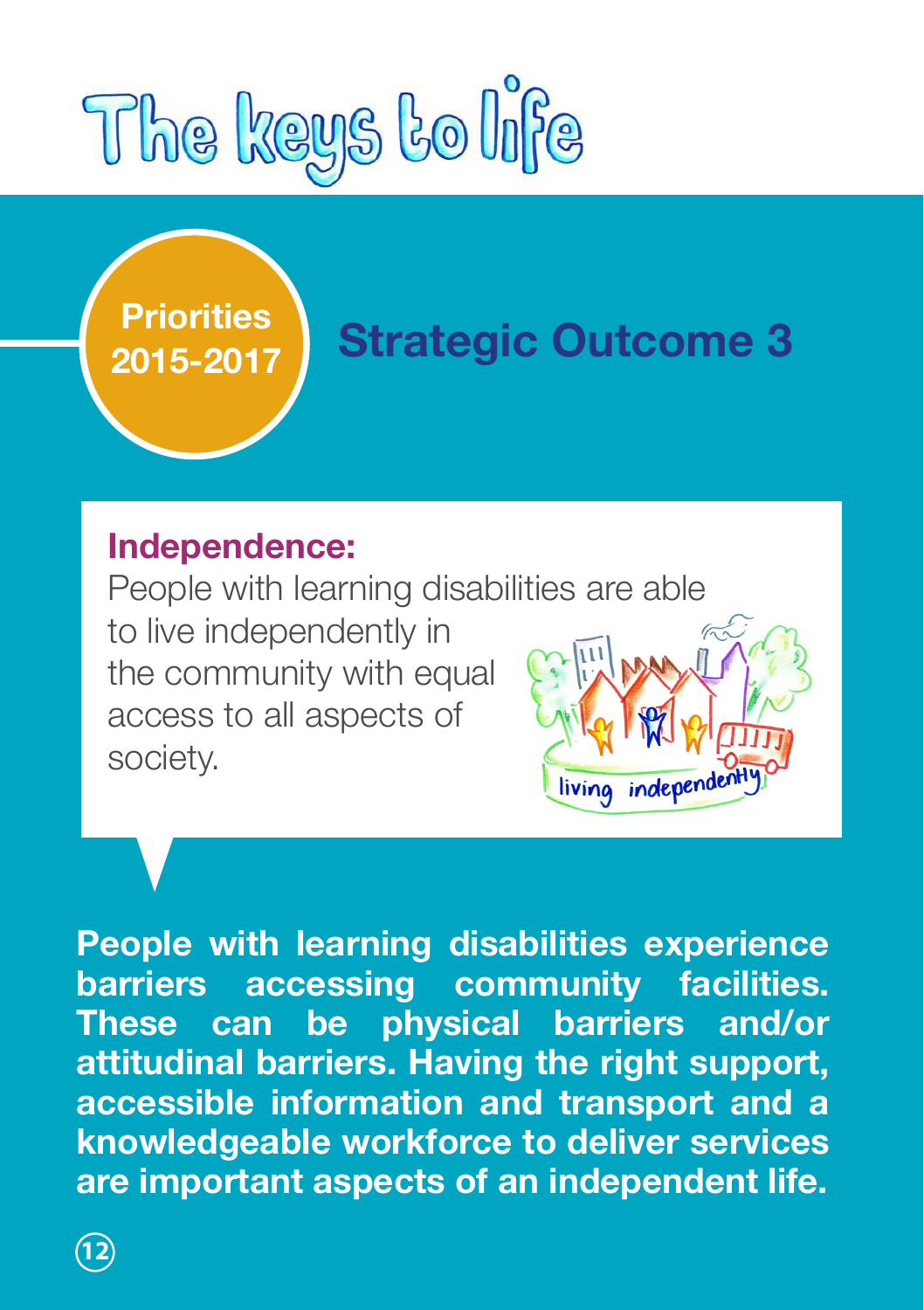- **·** Supported partners to deliver:
	- > over 100 changing places facilities across Scotland
	- > the Achieving Better Communication (ABC) skills development programme
	- > training in Talking Mats to health and social care staff
- **·** Continued support to our strategic partner, SCLD, to deliver a programme of training solutions
- **·** Worked in partnership with colleagues across Criminal Justice—Supporting Offenders with Learning Disabilities (SOLD)

#### **What we will do next:**

- **·** Work in partnership with colleagues in the accessible transport policy team to develop shared outcomes
- **·** Provide additional resources to develop the skills and competency of the health and social care workforce
- **·** Support access to the creative arts for people with learning disabilities
- **·** Explore alternative models to out of area placements for people with complex care needs
- **·** In partnership with Self Directed Support policy colleagues, influence the variety of providers and support available to meet personal outcomes for people with learning disabilities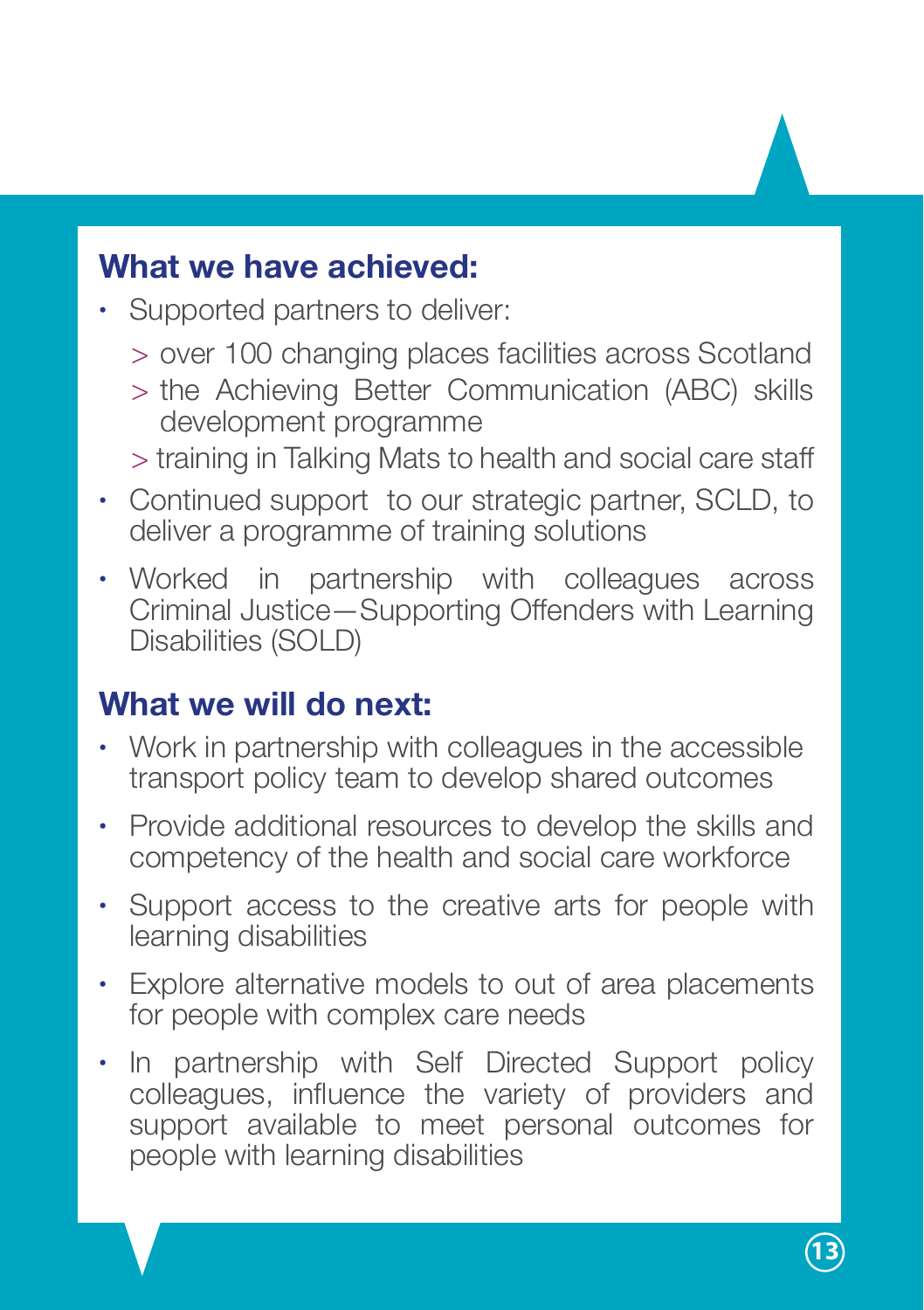



## **2015-2017 Strategic Outcome 4**

#### **Active Citizenship:**

People with learning disabilities are able to participate in all aspects of community and society.

**The collective resources that individuals and communities have can protect and develop wellbeing and resilience4 . Developing the capacities and capabilities of people with learning disabilities and communities by opportunities for inclusion and participation will enable people with learning disabilities to be better connected and in control.**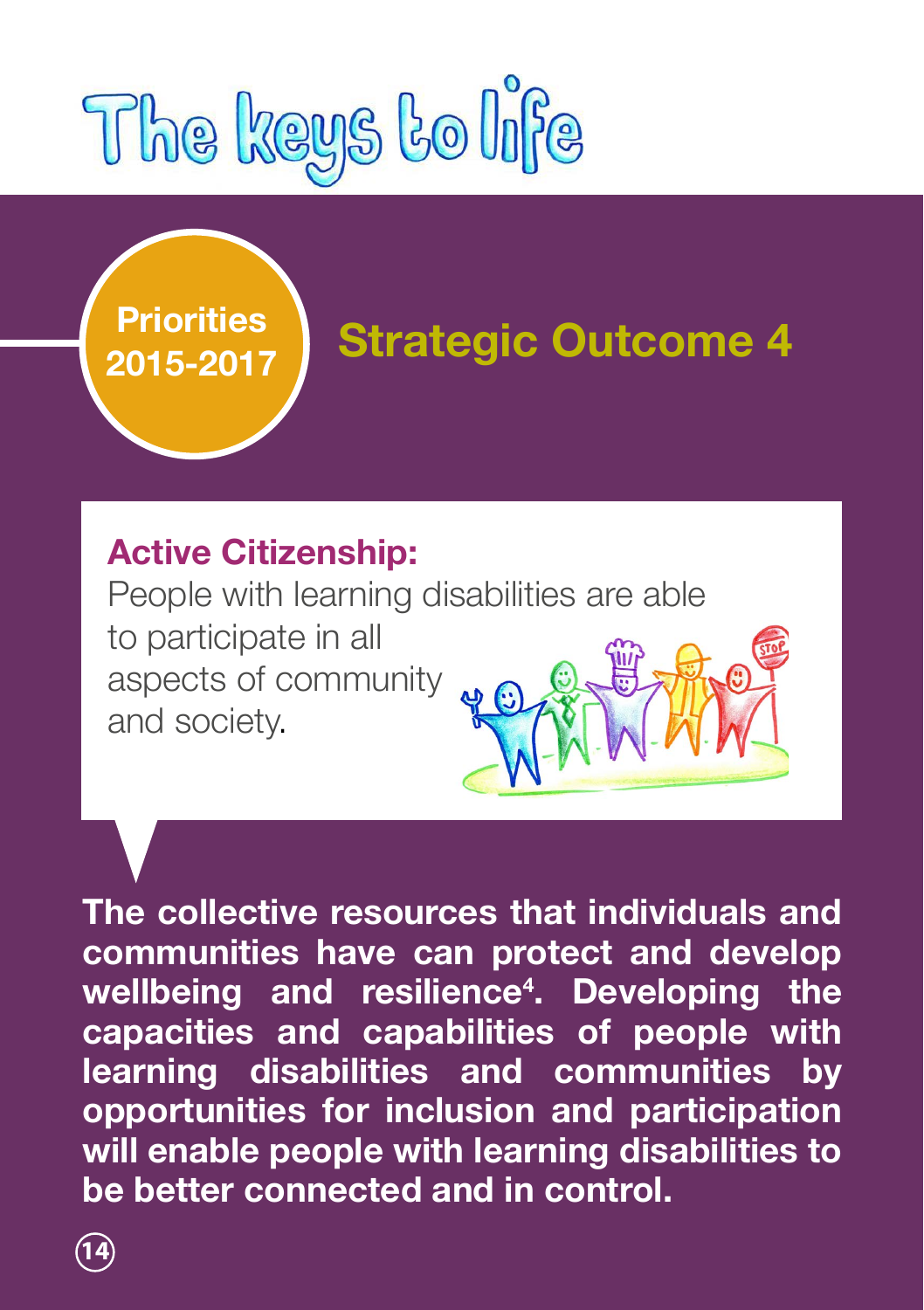- **·** Supported people with learning disabilities to contribute to Scotland's economy through a range of supported employment models
- **·** Commissioned a range of friendship initiatives aimed at reducing social isolation
- **·** Continued investment in assets based Local Area Co-ordination
- **·** Funded the development of the updated Principles of Good Transitions Guidance for professionals working in pre to post school transitions and beyond

#### **What we will do next:**

- **·** Contribute to relevant outcomes across key policy areas to further develop employment opportunities for people with learning disabilities
- **·** Facilitate innovative social connectedness and employment opportunities for people with learning disabilities
- **·** Review assets based, person centred approaches which optimise choice, control and independence including Local Area Co-ordination and day opportunities